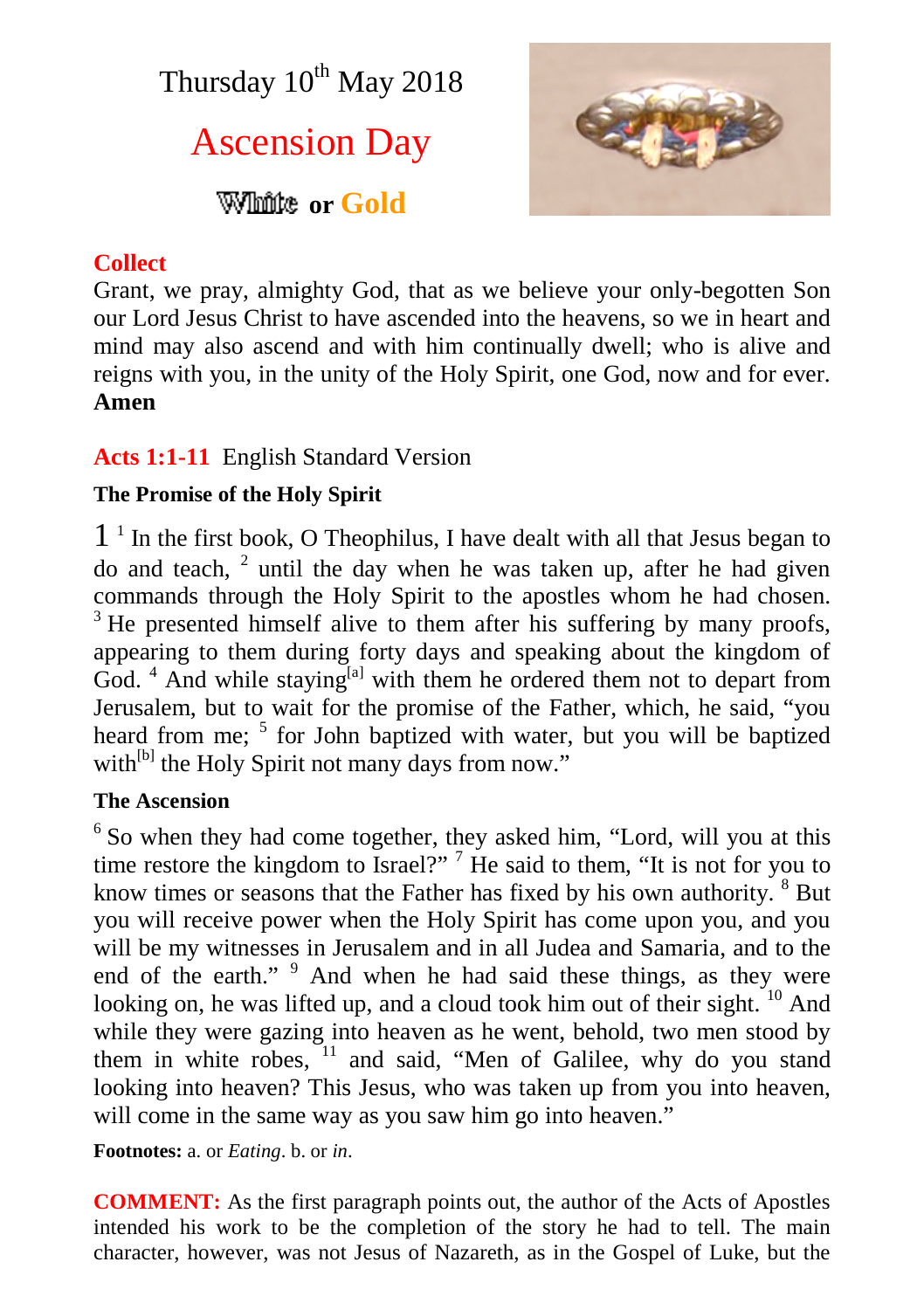Holy Spirit. In order for the narrative to continue, the hero of the Gospels had to leave the scene. It should be noted, however, that the details in this passage seemingly differ from those in the concluding paragraph of the Gospel. In the latter instance, it appears that the departure took place immediately after Jesus' final appearance. In Acts, there have been many appearances over a period of forty days. According to this narrative, the apostles had to wait several more days before being baptised by the Holy Spirit. Jesus' instructions was for the disciples to wait in Jerusalem until they received the Spirit (verse 4). The differences are superficial. In Luke we are given a brief description which is exploited fully at the beginning of the Acts. We can note for example the injunction to wait for the Spirit is also found in Luke 24:49. What Luke is conveying in Acts is that the role of the disciples was to receive the Spirit and to be witnesses to what they had seen and heard while he had been with them. In verse 7-8, Jesus further stated the inclusive, universal nature of their mission. As Galileans, most of the apostles would have recognised this when he named Samaria as a local example of going beyond Judea, but enforced by the hyperbole 'to the ends of the earth'. As in these opening paragraphs of Acts, this is no time for standing gazing at the clouds. We have work to do between the ascension of Christ and his promised return.

## **Luke 24:44-53** English Standard Version

#### **Jesus Appears to His Disciples**

 $24<sup>44</sup>$  Then he said to them, "These are my words that I spoke to you while I was still with you, that everything written about me in the Law of Moses and the Prophets and the Psalms must be fulfilled." <sup>45</sup> Then he opened their minds to understand the Scriptures, <sup>46</sup> and said to them, "Thus it is written, that the Christ should suffer and on the third day rise from the dead,  $47$  and that repentance for $[<sup>[a]</sup>$  the forgiveness of sins should be proclaimed in his name to all nations, beginning from Jerusalem. <sup>48</sup> You are witnesses of these things. <sup>49</sup> And behold, I am sending the promise of my Father upon you. But stay in the city until you are clothed with power from on high."

#### **The Ascension**

<sup>50</sup> Then he led them out as far as Bethany, and lifting up his hands he blessed them. <sup>51</sup> While he blessed them, he parted from them and was carried up into heaven.<sup>52</sup> And they worshiped him and returned to Jerusalem with great joy, <sup>53</sup> and were continually in the temple blessing God.

**Footnote:** a. some manuscripts *and*.

**COMMENT:** Our modern sensibilities have difficulty with the idea of Jesus floating upwards and for this reason many scholars dismiss the Ascension. They are eager to point out, for example that for Paul, Resurrection and Ascension were one and the same thing, and to strengthen that point to note that the Gospel of John has no Ascension text, and seek to exploit this difference with the Synoptics, over the issue of Resurrection and Ascension. In other words, in their view there was no Ascension!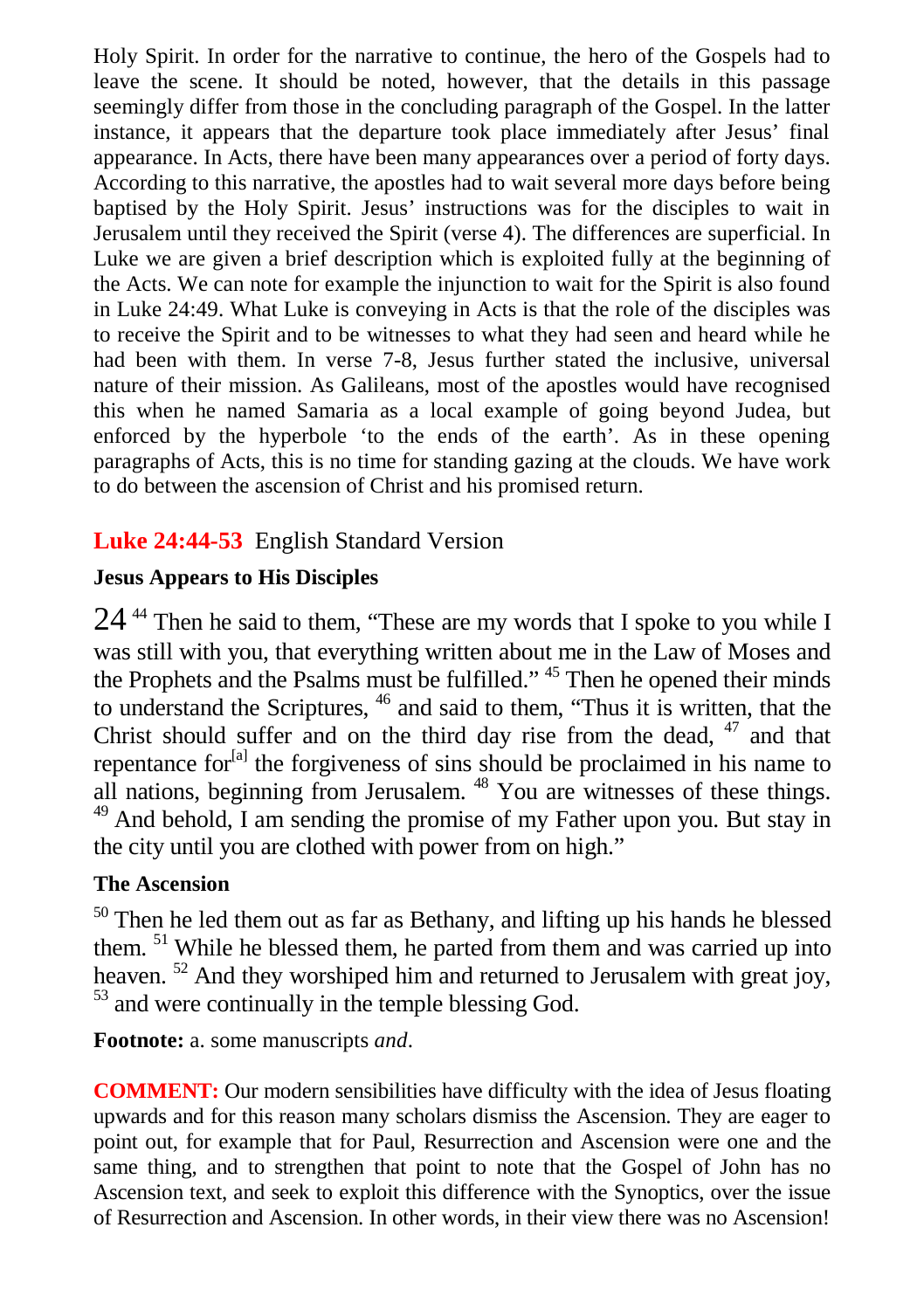The experience of Paul on the Damascus Road was of the risen, ascended Lord. Further, it is a matter of exegesis on how we read Pauline texts. "*Christ Jesus is the one who died—more than that, who was raised— who is at the right hand of God, who indeed is interceding for us*". Romans 8:34. Christ died; he was raised – *resurrection* – who is at the right hand of God – *ascension*. As to John's gospel having no knowledge of the Ascension this is not true. Just as Mark's gospel end pointing to the Resurrection, so too, our Lord's discussion with Mary Magdalene points to his impending Ascension; John 20:14-18. As to the precise manner, the Gospels differ in their treatment. After forty days of appearing to the believers, Luke notes that Jesus ascends into heaven Luke 24:44-53 & Acts 1:1-11. In Mark and Matthew Jesus simply disappears from the story line. John notes a forthcoming Ascension (John 20:17) but no event is described. What Luke is doing is describing the departure of Jesus in the concepts most easily available to him, in conformity with the pre-Copernican Revolution (pre-mid 1500s) cosmology that he understood.

# **Psalm 47** *Omnes gentes, plaudite* Grail Psalter

# **RGod goes up with shouts of joy; the Lord goes up with trumpet blast.**

<sup>1</sup> *For the Choirmaster. Of the sons of Korah. A Psalm.*

<sup>2</sup> All peoples, clap your hands, cry to God with shouts of joy!  $3$  For the Lord, the Most High, we must fear, great king over all the earth. **R**

<sup>4</sup> He subdues peoples under us and nations under our feet. <sup>5</sup> Our inheritance, our glory, is from him, given to Jacob out of love. **R**

 $6$  God goes up with shouts of joy; the Lord goes up with trumpet blast. <sup>7</sup> Sing praise for God, sing praise, sing praise to our king, sing praise. **R**

<sup>8</sup> God is king of all the earth, sing praise with all your skill. <sup>9</sup> God is king over the nations; God reigns on his holy throne. **R**

<sup>10</sup> The princes of the people are assembled with the people of Abraham's God. The rulers of the earth belong to God, to God who reigns over all. **R**